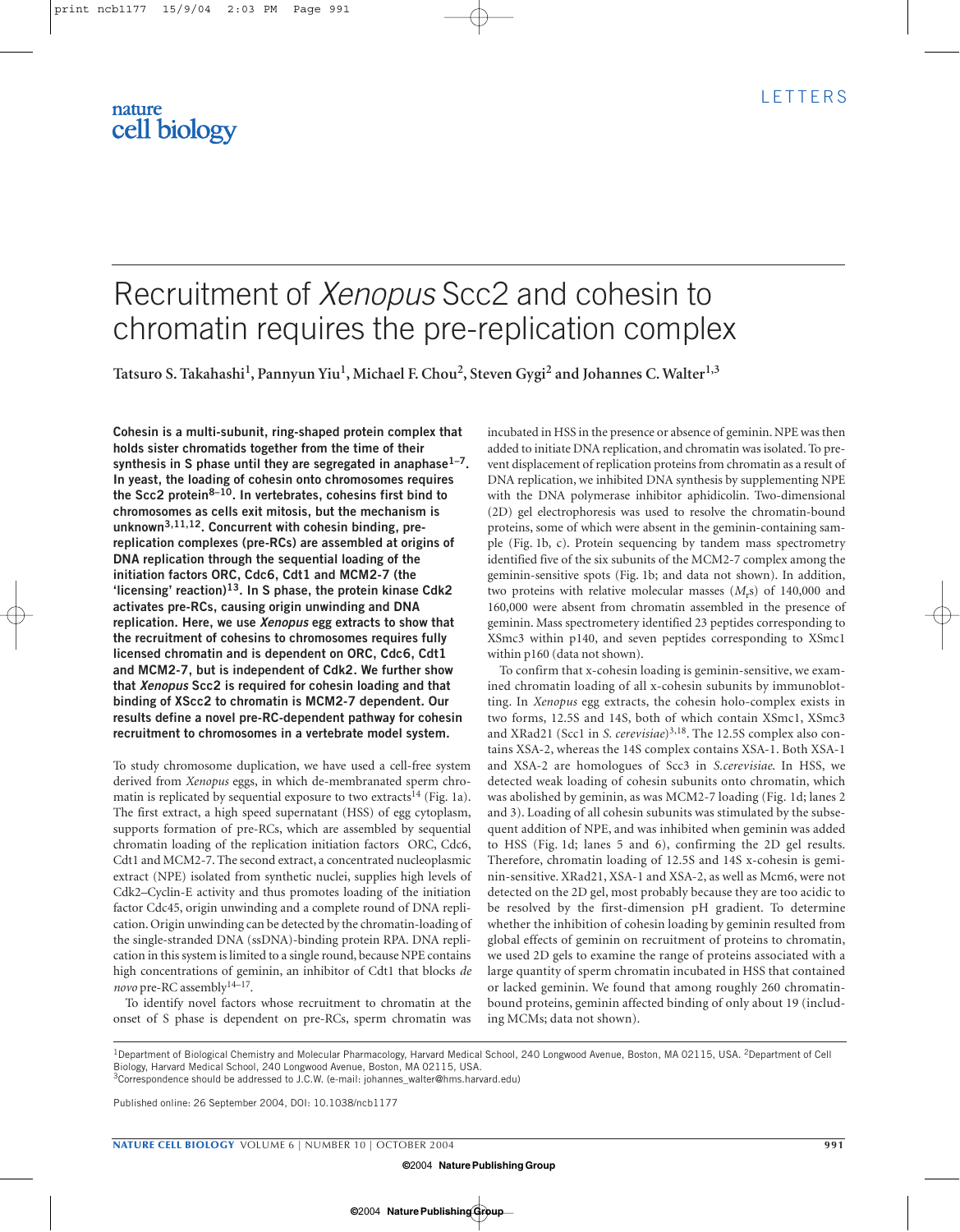### **LETTERS**



**Figure 1** Chromatin loading of x-cohesin is inhibited by geminin. (**a**) The nucleus-free DNA replication system. (**b**, **c**) Sperm chromatin was incubated in HSS in the absence (**b**) or presence (**c**) of 500 nM geminin for 30 min and then supplemented with NPE containing 50 µg ml<sup>-1</sup> aphidicolin. After 20 min, chromatin was isolated and bound proteins were analyzed on a twodimensional gel, a portion of which is shown. Geminin-sensitive spots are indicated by arrows. (**d**) Western blot analysis of chromatin-bound proteins

As DNA replication and the establishment of sister chromatid cohesion normally occur within nuclei, we examined whether cohesin loading is also geminin-sensitive in conventional nuclear assembly extracts. In this system, sperm chromatin is added to a low speed supernatant (LSS) of egg cytoplasm<sup>19</sup>. Pre-RCs assemble rapidly on sperm chromatin, and subsequent nuclear envelope assembly promotes initiation of DNA replication. In LSS, geminin also inhibited cohesin loading (Fig. 1e). Cohesin loading was also inhibited when metaphase-arrested egg extracts<sup>20</sup> were released into interphase in the presence of added geminin (data not shown). Consistent with the fact that NPE greatly stimulated cohesin loading in the nucleus-free system (Fig. 1d), cohesin loading in LSS was inhibited when nuclear transport was blocked with wheat germ agglutinin (WGA) (Fig. 1F), or a mutant of the Ran-GTPase, RanT24N (data not shown). Taken together, the results show that geminin inhibits chromatin loading of cohesin in *Xenopus* egg extracts, and that the nuclear environment stimulates cohesin loading.

The fact that geminin inhibits cohesin loading onto chromosomes suggests that this process requires Cdt1. To test this prediction, Cdt1 was removed from LSS with anti-Cdt1 antibodies, which resulted in complete inhibition of DNA replication (Fig. 2b) and MCM2-7 loading (Fig. 2a). Cdt1-depleted extracts were also severely impaired for cohesin loading (Fig. 2a). Addition of recombinant Cdt1 to the

in the nucleus-free replication system. Sperm chromatin was incubated in HSS in the presence or absence of geminin and isolated after 30 min (lanes 1–3), or 15 min after the further addition of NPE containing aphidicolin (lanes 4–6). (**e**) Sperm chromatin was isolated at the indicated time points after incubation in LSS containing or lacking geminin. (**f**) Effect of nuclear transport on cohesin loading. Sperm chromatin was isolated after incubation in LSS containing or lacking 0.2 mg ml−<sup>1</sup> wheat germ agglutinin.

depleted extracts rescued DNA replication, MCM2-7 loading and cohesin loading (Fig. 2a, b). Cdt1 is required to recruit the MCM2- 7 complex to chromatin in *Xenopus* egg extracts<sup>21</sup>, raising the possibility that MCM2-7 might also be required for cohesin recruitment. Therefore, we removed the MCM2-7 complex from LSS using anti-Mcm7 antibodies. Depletion of MCM2-7 completely inhibited DNA replication (Fig. 2d) and cohesin loading (Fig. 2c). The fact that MCM2-7 depletion and geminin-addition both abolish cohesin loading strongly argues that chromatin-bound MCM2-7 is required for cohesin loading.

The requirement for Cdt1 and MCM2-7 in cohesin loading predicts that this process should also be dependent on ORC. As expected, we found that when extracts were sufficiently depleted of ORC to cause at least a 90–95% inhibition of DNA replication (Fig. 2f), clear defects in cohesin loading were detected (Fig. 2e). Moreover, we found that immunodepletion of Cdt1 or ORC from HSS, which can be subjected to more stringent immunodepletion conditions, completely blocked cohesin loading after NPE addition (data not shown). Finally, we examined Cdc6 because this protein was shown to be dispensable for cohesin loading in budding yeast<sup>2</sup>. Immunodepletion of Cdc6 from LSS was incomplete and only reduced DNA replication to about 40%; under these conditions, cohesin loading was unaffected (data not shown). However, Cdc6 depletion from HSS totally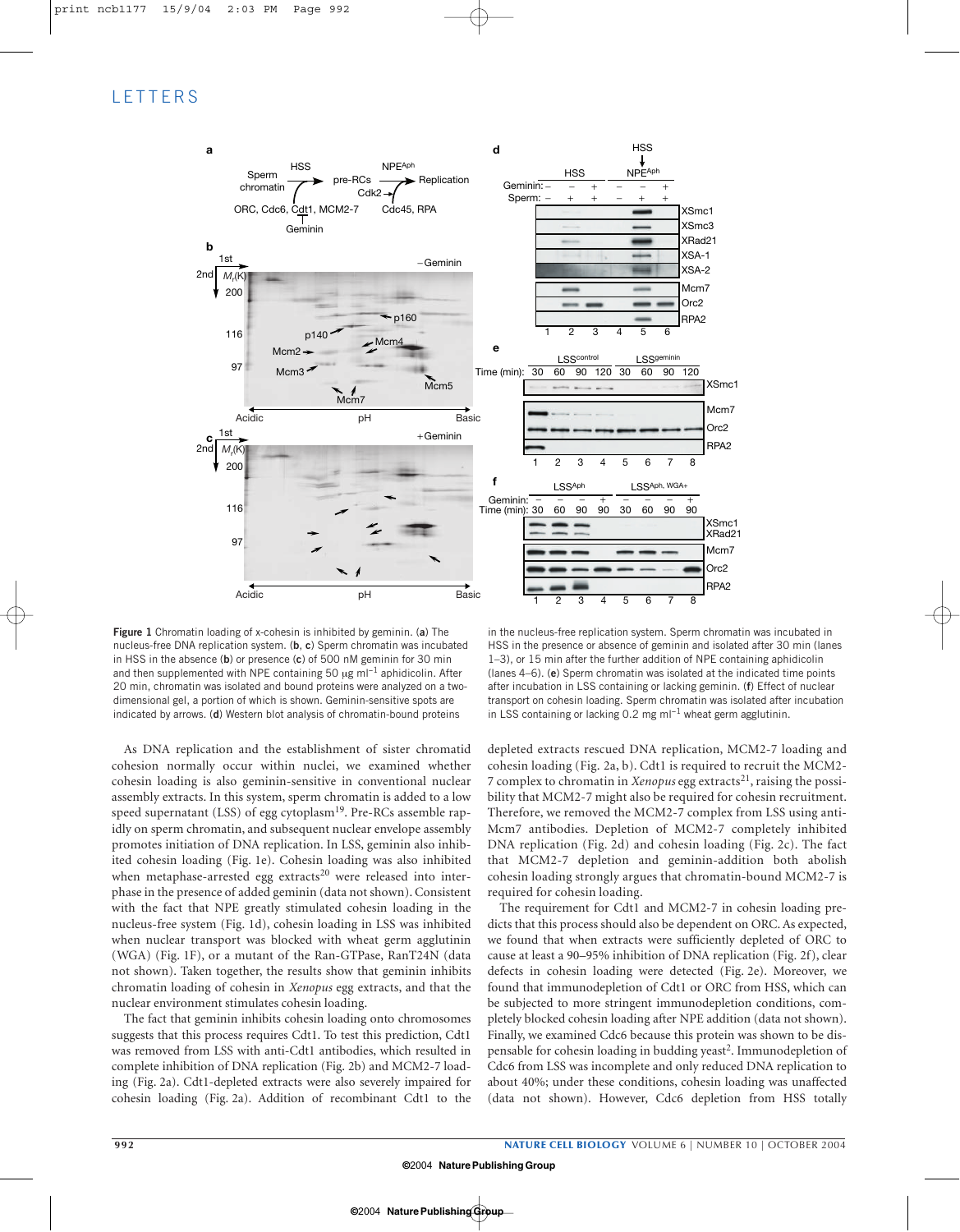

**Figure 2** x-cohesin loading is dependent on pre-RC formation. (**a**) Cdt1 depletion inhibits x-cohesin loading. Sperm chromatin was isolated after 120 min incubation in LSS that was mock-depleted, Cdt1-depleted or Cdt1 depleted and supplemented with 4 ng  $\mu$ I<sup>-1</sup> recombinant XCdt1. To examine Mcm7 loading, the same extracts were supplemented with aphidicolin and chromatin was isolated after 60 min. (**b**) Replication efficiency of the reactions described in **a** (units are arbitrary, here and throughout). (**c**) MCM2-7 is required for x-cohesin loading. Sperm chromatin was isolated after incubation in mock-depleted or Mcm7-depleted LSS. (**d**) Replication efficiency of the reactions described in **c**. (**e**) ORC is required for x-cohesin loading. Sperm chromatin was isolated after incubation in mock-depleted or ORC-depleted LSS. (**f**) Replication efficiency of the reaction described in **e**.

abolished DNA replication after addition of NPE (see Supplementary Information, Fig. S1b). In the absence of Cdc6, both the low level of cohesin loading seen in HSS, as well as the higher level induced by NPE addition were severely reduced, and the defect was fully rescued with recombinant Cdc6 (see Supplementary Information, Fig. S1a). Taken together, the results demonstrate that a fully formed pre-RC is essential for the association of x-cohesin with chromatin.

The dependence of cohesin loading on pre-RC formation and nuclear transport, as well as its stimulation by NPE, prompted us to examine whether cohesin loading requires replication initiation. As cohesin loading is insensitive to aphidicolin and therefore does not require DNA synthesis (Fig.  $1$ )<sup>18</sup>, we focused on an earlier initiation step: the Cdk2- and Cdc45-dependent origin unwinding. The addition of p27<sup>Kip</sup>, a specific inhibitor of Cdk2, inhibited DNA replication (Fig. 3b) and RPA chromatin association (Fig. 3a), but it had no effect on cohesin recruitment in LSS (Fig. 3a). To independently confirm that origin unwinding is not required for cohesin loading, we removed Cdc45. Depletion of Cdc45 from LSS completely inhibited DNA replication and RPA loading; however, cohesin loaded normally (Fig. 3c, d). Therefore, Cdk2, Cdc45 and origin unwinding are not required for chromatin association of x-cohesin. Consistent with it being pre-RC-dependent and initiation-independent, the chromatin binding of x-cohesin was detected after MCM2-7 but before Cdc45 and RPA (Fig. 3e). The continual increase in x-cohesin loading over time in LSS is most probably due to nuclear transport,



**Figure 3** x-cohesin loading is independent of Cdk2 and origin unwinding. (**a**) x-cohesin loading is independent of Cdk2 activity. Sperm chromatin was isolated after incubation in LSS containing or lacking 50 µg ml−<sup>1</sup> p27Kip. (**b**) Replication efficiency of the reactions described in **a**. (**c**) Cdc45 is not required for x-cohesin loading. Sperm chromatin was isolated after incubation in mock-depleted or Cdc45-depleted LSS. (**d**) Replication efficiency of the reactions described in **c**. (**e**) x-cohesin loading time course in LSS. Sperm chromatin was isolated after incubation in LSS in the presence or absence of geminin.

because x-cohesin binding reaches a maximum only 5 min after NPE addition in the nucleus-free system (data not shown).

In budding and fission yeast, cohesin loading requires Scc2/Mis4, a HEAT-repeat-containing protein $8-10$ . It was recently shown that *Scc2/NIPBL* encodes a 300K protein that is implicated in Cornelia de Lange syndrome<sup>22,23</sup>. We identified a human sequence in the database with homology to yeast Scc2 and used this sequence to identify expressed sequence tags (ESTs) derived from the *Xenopus* gene. Using these EST sequences, we cloned a C-terminal 60K fragment of *Xenopus* Scc2 (XScc2). Within this fragment, the predicted amino-acid sequences encoded by the *Xenopus* and human genes are 83% identical (93% similar). In budding yeast, Scc2 forms a complex with Scc4 (ref. 10), but we were unable to find a vertebrate orthologue of Scc4 in the database. The XScc2 fragment was expressed in bacteria and used to immunize two rabbits. Both antisera, but not the corresponding pre-immune sera, readily detected about 0.2 ng of the antigen (see Supplementary Information, Fig. S2a), and both sera detected the same roughly 300K protein in NPE (see Supplementary Information, Fig. S2b). XScc2 was much more abundant in NPE than in LSS, showing that the protein localizes to the nucleus in *Xenopus* egg extracts (see Supplementary Information, Fig. S2c). When we used XScc2 antibodies to immunodeplete LSS, we repeatedly saw a modest, roughly twoto-threefold reduction in cohesin loading compared to mock-depletion using pre-immune serum (data not shown). However, because XScc2 is difficult to detect in LSS (see Supplementary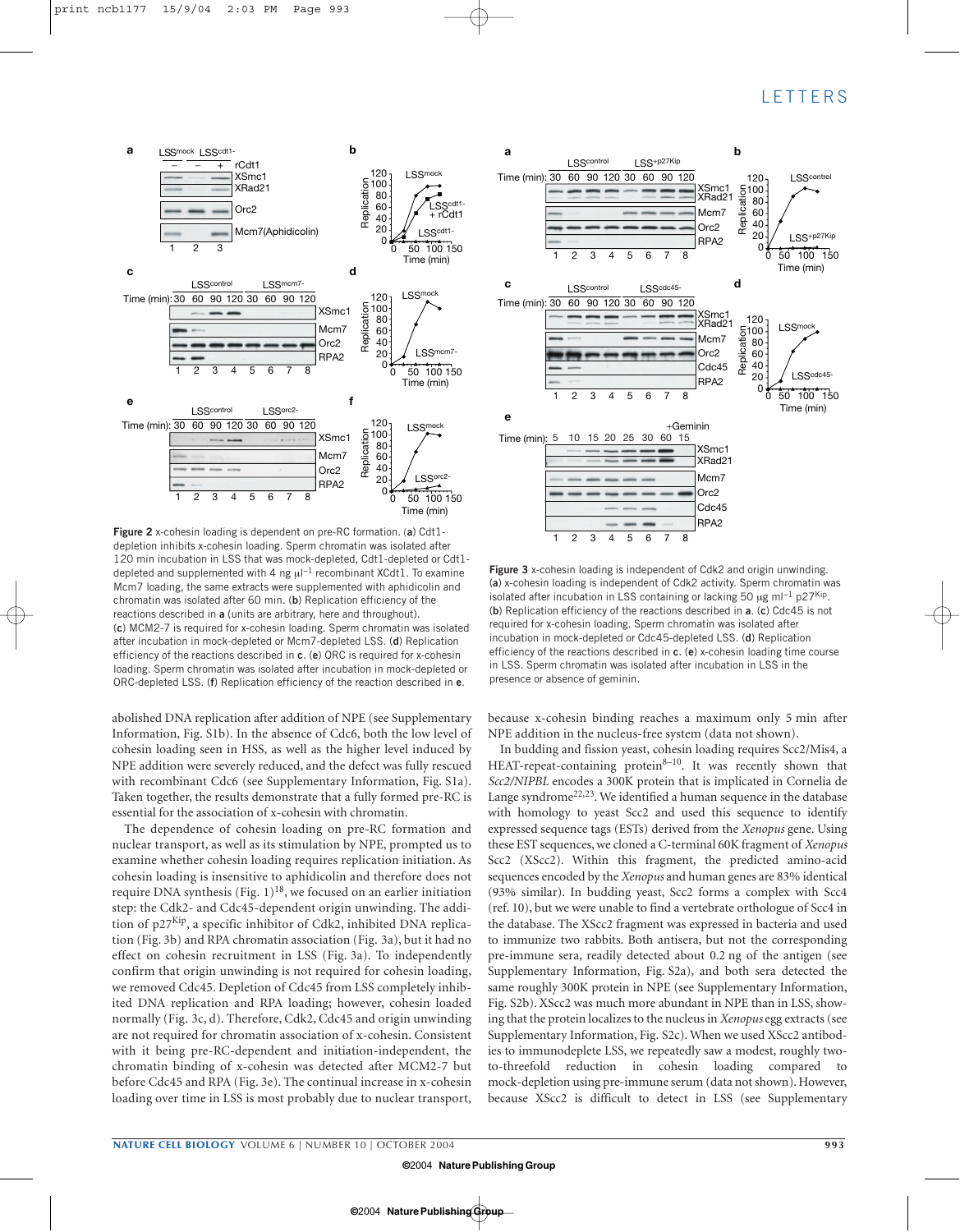## **LETTERS**



**Figure 4** XScc2, which is required for cohesin loading, binds to chromatin in a pre-RC-dependent manner. (**a**) 0.2 µl of mock-depleted or XScc2 depleted NPE was blotted with anti-XScc2 antibody. Asterisks, background band used as a loading control. (**b**) Sperm chromatin was incubated sequentially with HSS and NPE that were both either depleted with preimmune serum (lane 3) or anti-XScc2-serum (lane 4). After 15 min in NPE, the chromatin was isolated. 0.2 µl of the mock-depleted (lane 1) or XScc2-depleted (lane 2) extract was also blotted. (**c**) Sperm chromatin was incubated in LSS and isolated at various times. (**d**) Sperm chromatin was isolated after 45 min incubation in LSS in the presence or absence of geminin. (**e**) Sperm chromatin was incubated in HSS in the presence or absence of geminin or sperm chromatin and isolated after 30 min (lanes 1–3), or 15 min after the further addition of NPE containing 50 μg ml<sup>-1</sup> aphidicolin (lanes 4–6). (**f**) Sperm chromatin was incubated in mockdepleted or Mcm7-depleted LSS and isolated after 90 min. To detect MCM2-7 before it was displaced from chromatin, MCM7 was examined on chromatin 30 min after sperm addition to extract.

Information, Fig. S2), the extent of immunodepletion was difficult to verify. Therefore, the experiment was repeated in NPE, where the higher concentration of XScc2 allowed for verification that the protein had been efficiently depleted (Fig. 4a). When XScc2 was immunodepleted from HSS and NPE, cohesin loading was eliminated compared to mock-depleted extract, whereas the loading of other proteins such as ORC2 and MCM7 was normal (Fig. 4b; lanes 3 and 4). The cohesinloading defect did not result from co-depletion of cohesin with XScc2 (Fig. 4b; lanes 1 and 2). The greatly increased efficiency of cohesin loading in NPE (Fig. 1d) and after nuclear transport (Fig. 1f) is most probably due to the fact that XScc2 and cohesin themselves are highly enriched in nuclei (see Supplementary Information, Fig. S2c; and data not shown). The data confirm experiments in yeast that showed that Scc2 is required for the loading of cohesin onto chromosomes $8-10$ .

We next examined whether XScc2 binds to chromatin in *Xenopus* egg extracts, and if so, whether the binding is pre-RC dependent. XScc2 bound to chromatin in LSS with similar kinetics to cohesin (Fig. 4c). XScc2 binding to chromatin was reduced in the presence of geminin (Fig. 4d), indicating that it was Cdt1-dependent. In the nucleus-free system, low levels of XScc2 were loaded onto chromatin in HSS, and loading increased after addition of NPE (Fig. 4e), as seen for cohesin (Fig. 1d). In both cases, addition of geminin blocked XScc2 and cohesin loading (Fig. 4e). Depletion of MCM2-7 from LSS inhibited XScc2 loading, demonstrating that this process requires fully assembled pre-RCs (Fig. 4f). Interestingly, like cohesin, XScc2 persisted on chromatin after the vast majority of MCM2-7 had dissociated (Fig. 4c; lane 8), suggesting that only the initial recruitment of XScc2 requires pre-RCs. As seen for cohesin, XScc2 loading was unaffected by the addition of aphidicolin or  $p27$ <sup>Kip</sup> (data not shown). Therefore, XScc2 binds to chromatin by a pre-RC-dependent, but initiation-independent mechanism. XScc2 was not detected on our 2D gels probably owing to its large size (Fig. 1b).

In summary, our results show that the efficient recruitment of xcohesin onto chromatin requires pre-RCs, but that it is independent of replication initiation. In LSS, cohesins bind to chromatin on average about once every 20 kb, and immunodepletion of cohesins causes a loss of sister chromatin cohesion along chromosome arms<sup>3</sup>. Therefore, because of the large reduction in cohesin loading seen when pre-RCs are not formed, we suggest that this pathway of cohesin recruitment is critical to establish cohesion. We further show that the chromatin loading of cohesin requires XScc2, and that XScc2 also binds to chromatin in a pre-RC dependent manner. Therefore, a plausible mechanism for cohesin loading in *Xenopus* egg extracts is that XScc2 is recruited to the chromatin through the MCM2-7 complex, and perhaps other pre-RC components, forming a loading site for cohesin. We have not detected complexes between cohesin or XScc2 and pre-RC components in egg extracts in the absence of chromatin, so the biochemical mechanism of pre-RC dependent cohesin loading is uncertain. Whatever the precise mechanism, our results represent the first connection between the events underlying DNA replication and the recruitment of cohesins to chromosomes. We propose that the pre-RC dependence of cohesin loading ensures that cohesin-binding sites are established early in the cell cycle, and that they are regularly spaced along the chromatin, as are pre-RCs.

In tissue culture cells, cohesin loads onto chromatin in telophase<sup>3,11,12</sup>, as does the MCM2-7 complex $^{24}$ , suggesting that cohesin loading in this system might also be pre-RC dependent. In budding yeast, cohesins load onto chromatin in mid-G1-phase, but loading is Cdc6-, and therefore presumably pre-RC independent<sup>2</sup>. In contrast, cohesin loading in *Xenopus* egg extracts is Cdc6-dependent (Fig. S1). Importantly, Scc2 is required in both systems. Thus, if Scc2 is the molecular machine that leads to engagement of cohesin with chromatin, the fundamental mechanism of cohesin loading is highly conserved among eukaryotes. What differs is the pathway by which this machine is localized to chromosomes. *Note added in proof: Geminin-sensitivity of XScc2 and x-cohesin-chromatin binding was recently also reported by Gillespie* et al*. (Gillespie P. J. and Hirano, T.* Curr. Biol. *14, 1598–1603; 2004).*  $\Box$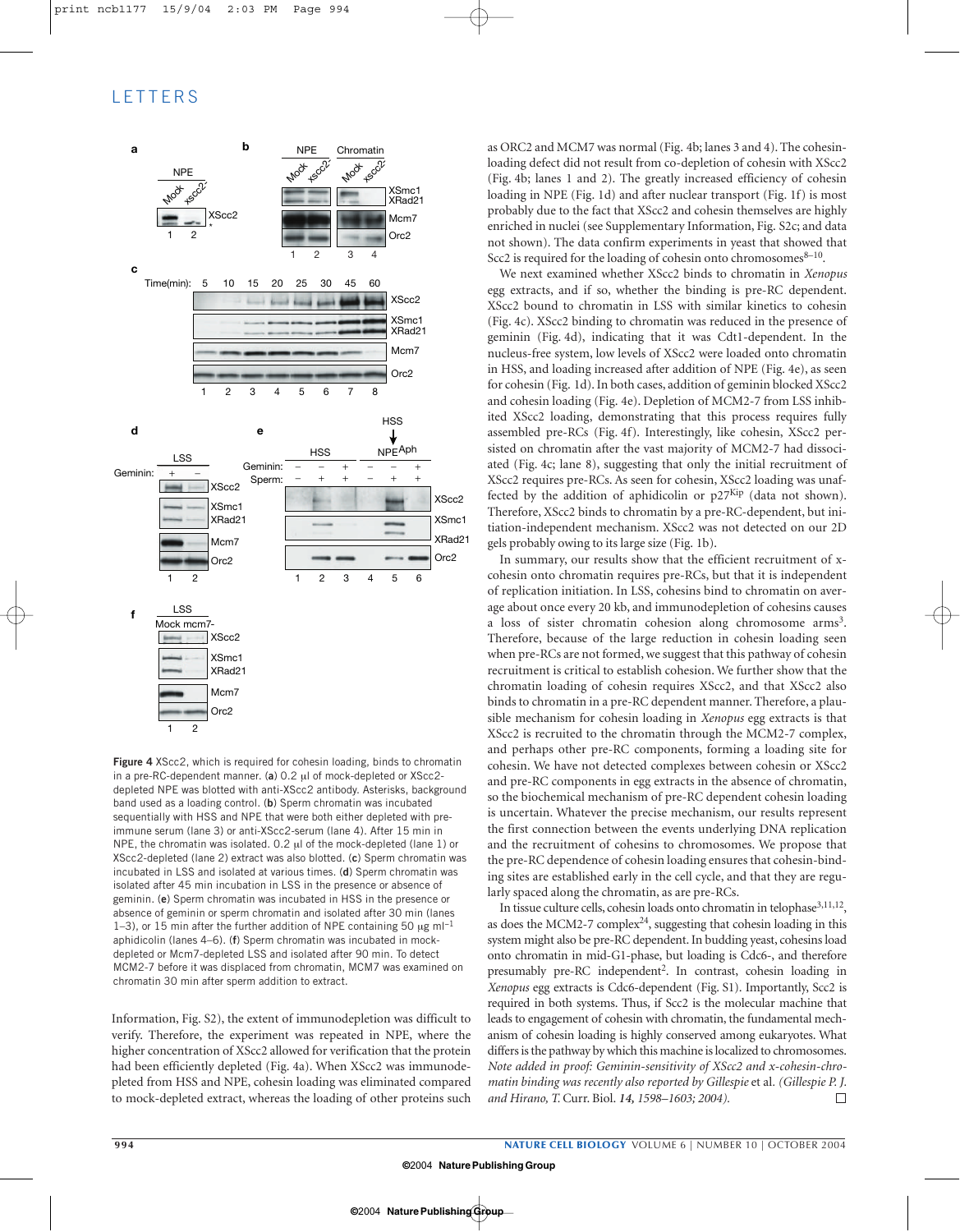### **METHODS**

**Immunological methods.** To deplete LSS, 0.2 volumes of antibody-bound protein A-sepharose (Pharmacia, Sweden) was incubated with extract for 2 h at 4 °C and the procedure repeated. Depletion of HSS and NPE were performed as described<sup>14</sup>.

**DNA replication and chromatin-binding assays.** Extract preparation, replication assays and chromatin binding assays in the nucleus-free replication system were performed as described<sup>14,25</sup>. Sperm nuclei were incubated in HSS at 10,000 nuclei  $\mu$ <sup>-1</sup>. Preparation of LSS was performed as described<sup>26</sup>. For chromatin binding assays in LSS, sperm nuclei were incubated in LSS at 3,000 nuclei  $\mu$ l<sup>-1</sup>. Aliquots (5  $\mu$ l) were mixed with 60  $\mu$ l of cold egg lysis buffer (ELB; 10 mM HEPES–KOH at pH 7.7, 50 mM KCl, 2.5 mM MgCl<sub>2</sub> and 250 mM Sucrose), layered over 180 µl of ELB containing 500 mM sucrose in 5  $\times$  44 mm microcentrifuge tubes (Beckman, Fullerton, CA) and centrifuged at 16,000*g* for 25 s at 4 °C in a horizontal microcentrifuge. The supernatant was aspirated, the chromatin pellet resuspended in 150 µl of ELB containing 0.6% Triton-X100 and the resuspended chromatin centrifuged through an identical sucrose cushion for 1 min. The chromatin pellet was resuspended in SDS sample buffer. To measure DNA synthesis, extracts were supplemented with 3,700 Bq  $\mu$ l<sup>-1</sup> of <sup>32</sup>PdATP and the incorporation of radioactivity into DNA was quantified in a phosphoimager (Molecular Dynamics, Sweden) after purification of DNA by agarose gel electrophoresis. In all experiments, the amount of DNA synthesis was calculated using the model described<sup>27</sup>, and endogenous dNTP concentration was measured for each extract. In all cases where full DNA replication was expected, at least 80% of the input DNA was replicated.

**Protein 2D gel electrophoresis and mass spectrometry.** Protein 2D gel electrophoresis was performed as described<sup>28</sup>. Sperm chromatin was incubated in 10 µl of HSS (final concentration of 10,000 sperm  $\mu$ <sup>1</sup>), and then supplemented with 20 µl of NPE containing 50 µg ml<sup>-1</sup> aphidicolin and isolated. Chromatin bound proteins were eluted with 100 µl of Elution buffer (2% SDS and 20 mM Tris-HCl at pH 8.0) at 70 °C for 10 min, precipitated with four volumes of acetone and resuspended in 50 µl of 2D sample buffer (8 M Urea, 1.7% NP-40, 1.7% 3/10-ampholytes (BioRad) and 20 mM dithiothreitol). The sample was separated in a 120-mm × 1-mm diameter non-equilibrium pH-gradient tube gel<sup>28</sup> at 800 V for 4 h, followed by standard 160-mm  $\times$  160-mm  $\times$  1-mm SDS–PAGE electrophoresis. The gel was fixed with 50% methanol and stained with silver nitrate. Gel bands were analysed by nano-scale microcapillary liquid chromatography tandem mass spectrometry (LC-MS/MS) as described<sup>29</sup>. Database searches for peptide identifications were performed against the EST and protein databases from *Xenopus*.

**Cloning of XScc2 fragment, protein expression and antibody preparation.** A BLAST search using yeast Scc2 identified two human Scc2 orthologues, IDN3 and IDN3B, which differ at their extreme C termini. A BLAST search using IDN3B identified two *Xenopus* ESTs (TC168217 and TC159198), which correspond to the C-terminal region of human IDN3 and IDN3B. On the basis of these ESTs, we designed two primers (forward primer, 5′-GGGGA-CAAGTTTGTACAAAAAAGCAGGCTTAACCGTCGGAGCACTGTGTCGC-3′; reverse primer, 5′-GGGGACCACTTTGTACAAGAAAGCTGGGTCCTACC-CTTTCCCTGATGTGCCCCCTGC-3′), and used them to amplify a 1.6-kb fragment from a *Xenopus* cDNA library that encoded a 537 amino-acid portion of the gene that is in common between IDN3 and IDN3B, and cloned it into pDONR201 vector (Life Science, Carlsbad, CA) using the Gateway system (Life Science). Sequencing of the cloned fragment confirmed that it shows 83% identity (93% similarity) to the corresponding fragment of human IDN3B. To express the *Xenopus* Scc2 fragment in *Escherichia coli*, the *Scc2* fragment was transferred into pDEST17 (Life Science) using the Gateway system, and the resulting plasmid was used for transformation of BL21(DE3). A 60K protein was specifically expressed after induction, and this protein was purified and used for immunization.

**Antibodies.**The following antibodies were used in this study: anti-cohesin antibodies were purchased from Bethyl laboratories (Montgomery, TX); anti-Smc1, Smc3, Rad21, SA-1 and SA-2 were used for immunoblotting at 1:2,000, 1:2,000, 1:2,000, 1:500 and 1:500 dilutions, respectively; and anti-Orc2 (ref. 30), anti-Mcm7 (ref. 25), anti-Cdc45 (ref. 25) and anti-RPA25 antibodies were all used at 1:5,000 dilutions. The Expression and purification of XCdt1 will be described elsewhere (E. Arias and J.C.W., unpublished observations).

**Accession number.** The GenBank accession number for the sequence of *Xenopus* Scc2 reported in this paper is AY731711.

*Note: Supplementary Information is available on the Nature Cell Biology website.*

#### **ACKNOWLEDGEMENTS**

We thank T. Kelly, A. Dutta, D. Pellman, H. Masukata and the members of our laboratory for comments on the manuscript. We thank E. Arias for her gift of recombinant Cdt1 protein. This work was supported by National Institutes of Health grant GM62267 to J.W., and a Yamada Science Foundation fellowship (2002) and a Japan Society for the Promotion of Science postdoctoral fellowship (2004) to T.T.

#### **COMPETING FINANCIAL INTERESTS**

The authors declare that they have no competing financial interests.

Received 4 August 2004; accepted 31 August 2004 Published online at http://www.nature.com/naturecellbiology.

- Michaelis, C., Ciosk, R. & Nasmyth, K. Cohesins: chromosomal proteins that prevent premature separation of sister chromatids. *Cell* **91,** 35–45 (1997).
- 2. Uhlmann, F. & Nasmyth, K. Cohesion between sister chromatids must be established during DNA replication. *Curr. Biol.* **8,** 1095–1101 (1998).
- 3. Losada, A., Hirano, M. & Hirano, T. Identification of *Xenopus* SMC protein complexes required for sister chromatid cohesion. *Genes Dev.* **12,** 1986–1997 (1998).
- 4. Guacci, V., Koshland, D. & Strunnikov, A. A direct link between sister chromatid cohesion and chromosome condensation revealed through the analysis of MCD1 in *S. cerevisiae*. *Cell* **91,** 47–57 (1997).
- 5. Uhlmann, F., Lottspeich, F. & Nasmyth, K. Sister-chromatid separation at anaphase onset is promoted by cleavage of the cohesin subunit Scc1. *Nature* **400,** 37–42 (1999).
- 6. Gruber, S., Haering, C. H. & Nasmyth, K. Chromosomal cohesin forms a ring. *Cell* **112,** 765–777 (2003).
- Nasmyth, K. Disseminating the genome: joining, resolving, and separating sister chromatids during mitosis and meiosis. *Annu. Rev. Genet.* **35,** 673–745 (2001).
- 8. Toth, A. *et al.* Yeast cohesin complex requires a conserved protein, Eco1p(Ctf7), to establish cohesion between sister chromatids during DNA replication. *Genes Dev.* **13,** 320–333 (1999).
- 9. Tomonaga, T. *et al.* Characterization of fission yeast cohesin: essential anaphase proteolysis of Rad21 phosphorylated in the S phase. *Genes Dev.* **14,** 2757–2770 (2000).
- 10. Ciosk, R. *et al.* Cohesin's binding to chromosomes depends on a separate complex consisting of Scc2 and Scc4 proteins. *Mol. Cell* **5,** 243–254 (2000).
- 11. Darwiche, N., Freeman, L. A. & Strunnikov, A. Characterization of the components of the putative mammalian sister chromatid cohesion complex. *Gene* **233,** 39–47 (1999).
- 12. Sumara, I., Vorlaufer, E., Gieffers, C., Peters, B. H. & Peters, J. M. Characterization of vertebrate cohesin complexes and their regulation in prophase. *J. Cell Biol.* **151,** 749–762 (2000).
- 13. Bell, S. P. & Dutta, A. DNA replication in eukaryotic cells. *Annu. Rev. Biochem.* **71,** 333–374 (2002).
- 14. Walter, J., Sun, L. & Newport, J. Regulated chromosomal DNA replication in the absence of a nucleus. *Mol. Cell* **1,** 519–529 (1998).
- 15. Hodgson, B., Li, A., Tada, S. & Blow, J. J. Geminin becomes activated as an inhibitor of Cdt1/RLF-B following nuclear import. *Curr. Biol.* **12,** 678–683 (2002).
- 16. Tada, S., Li, A., Maiorano, D., Mechali, M. & Blow, J. J. Repression of origin assembly in metaphase depends on inhibition of RLF-B/Cdt1 by geminin. *Nature Cell Biol.* **3,** 107–113 (2001).
- 17. Wohlschlegel, J. A. *et al.* Inhibition of eukaryotic DNA replication by geminin binding to Cdt1. *Science* **290,** 2309–2312 (2000).
- 18. Losada, A., Yokochi, T., Kobayashi, R. & Hirano, T. Identification and characterization of SA/Scc3p subunits in the *Xenopus* and human cohesin complexes. *J. Cell Biol.* **150,** 405–416 (2000).
- 19. Lohka, M. J. & Masui, Y. Formation *in vitro* of sperm pronuclei and mitotic chromosomes induced by amphibian ooplasmic components. *Science* **220,** 719–721 (1983).
- 20. Murray, A. W. Cell cycle extracts. *Methods Cell Biol.* **36,** 581–605 (1991).
- 21. Maiorano, D., Moreau, J. & Mechali, M. XCDT1 is required for the assembly of prereplicative complexes in *Xenopus laevis*. *Nature* **404,** 622–625 (2000).
- 22. Krantz, I. D. *et al.* Cornelia de Lange syndrome is caused by mutations in NIPBL, the human homolog of *Drosophila melanogaster* Nipped-B. *Nature Genet.* **36,** 631–635 (2004).
- 23. Tonkin, E. T., Wang, T. J., Lisgo, S., Bamshad, M. J. & Strachan, T. NIPBL, encoding a homolog of fungal Scc2-type sister chromatid cohesion proteins and fly Nipped-B, is mutated in Cornelia de Lange syndrome. *Nature Genet.* **36,** 636–641 (2004).
- 24. Mendez, J. & Stillman, B. Chromatin association of human origin recognition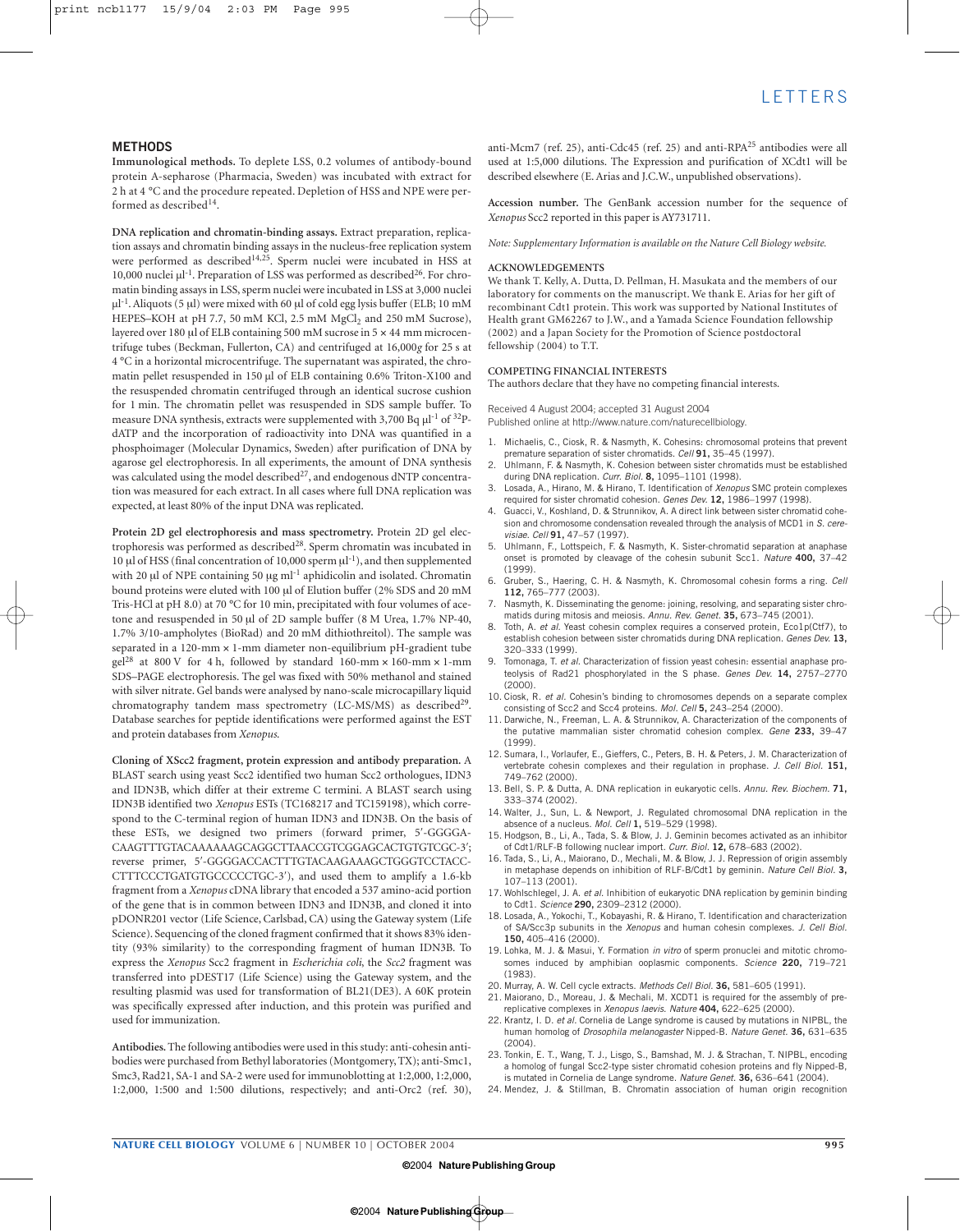# **LETTERS**

complex, cdc6, and minichromosome maintenance proteins during the cell cycle: assembly of prereplication complexes in late mitosis. *Mol. Cell. Biol.* **20,** 8602–8612 (2000).

- 25. Walter, J. & Newport, J. Initiation of eukaryotic DNA replication: origin unwinding and sequential chromatin association of Cdc45, RPA, and DNA polymerase α. *Mol. Cell* **5,** 617–627 (2000).
- 26. Blow, J. J. Preventing re-replication of DNA in a single cell cycle: evidence for a replication licensing factor. *J. Cell Biol.* **122,** 993–1002 (1993).
- 27. Blow, J. J. & Laskey, R. A. Initiation of DNA replication in nuclei and purified DNA by a cell-free extract of *Xenopus* eggs. *Cell* **47,** 577–587 (1986).
- 28. O'Farrell, P. Z., Goodman, H. M. & O'Farrell, P. H. High resolution two-dimensional electrophoresis of basic as well as acidic proteins. *Cell* **12,** 1133–1141 (1977).
- 29. Peng, J. & Gygi, S. P. Proteomics: the move to mixtures. *J. Mass Spectrom.* **36,** 1083–1091 (2001).
- 30. Walter, J. & Newport, J. W. Regulation of replicon size in *Xenopus* egg extracts. *Science* **275,** 993–995 (1997).